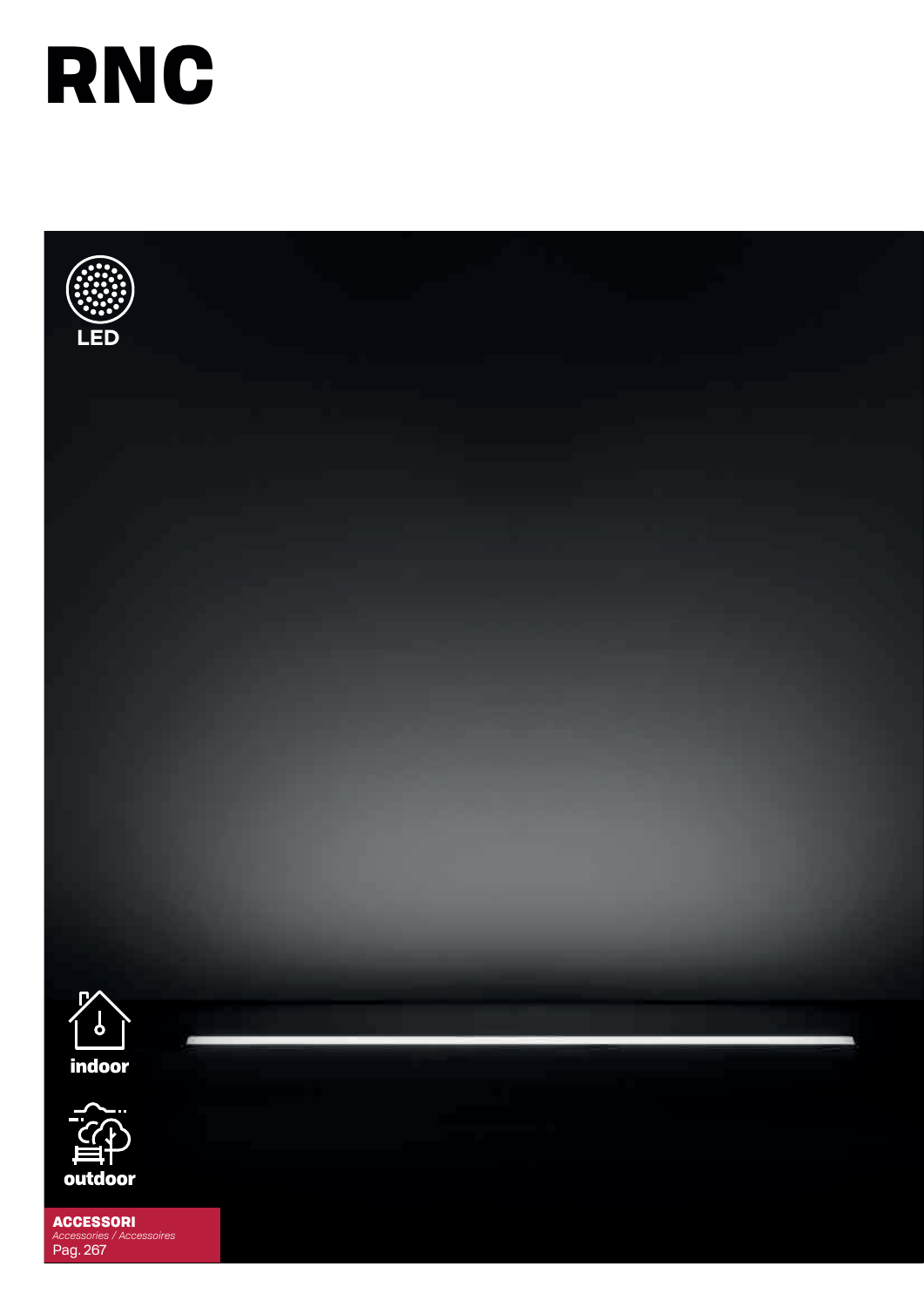Idoneo per incassi da terra ad uso carrabile, fissaggio mediante armatura da incasso fornita a parte. Corpo e diffusore in PMMA. Guarnizioni in silicone. Predisposto per singolo ingresso alimentazione. 1m di cavo di alimentazione H05RN-F pre-cablato e bloccato tramite pressacavo in ottone Nichelato. Prodotto provvisto di molle per fissaggio e acqua-stop integrato che protegge dalle infiltrazioni di acqua e umidità. LED 24V. Nessun rischio fotobiologico, RG0 gruppo di rischio esente (EN62471). LED 4000K (N), 3000K (3) o 2700K

(2). Alimentatore escluso.

ENG *Ideal for recessed ground application, also for drive-over use. Installation by means of a recess box supplied separately. PMMA body and diffuser. Silicone gaskets. Single cable entry at the back. 1m of H05RN-F power supply cable pre-wired and secured by means of a nickel-plated brass cable gland. Product supplied with fixing springs and water-stop device to protect it from water and humidity infiltration.*

*LED 24V. No photobiological risk, RG0 risk group (EN62471). LED 4000K (N), 3000K (3) or 2700K (2). Ballast not included.*

FRA *Adapté à une installation encastrée dans le sol pour une utilisation sur véhicule, fixation au moyen d'une boite encastrée fournie séparément. Corps et diffuseur en PMMA. Joints en silicone. Prévu pour une entrée d'alimentation unique. Câble d'alimentation électrique de 1m H05RN-F pré-câblé et verrouillé au moyen d'un presse-étoupe en laiton nickelé. Produit équipé de ressorts de fixation et d'un dispositif d'arrêt de l'eau intégré qui protége contre les infiltrations d'eau et d'humidité. LED 24V. Pas de risque photobiologique, groupe de risque RG0 exempt (EN62471). LED 4000K (N), 3000K (3) ou 2700K (2). Alimentation électrique exclue.*

| <b>RNC 270</b>       | <b>RNC 520</b>       | <b>RNC 770</b>             | <b>RNC1020</b>                                                     |
|----------------------|----------------------|----------------------------|--------------------------------------------------------------------|
| $\sqrt{2}$           |                      |                            |                                                                    |
| <b>RNC 2020</b>      | RNC Slim 270         | RNC Slim 520               | RNC Slim 770                                                       |
|                      |                      |                            |                                                                    |
| <b>RNC Slim 1020</b> | <b>RNC Slim 2020</b> | IP<br>67<br><b>Outdoor</b> | <b>ARS WARRAN</b><br>Anni di garanzia<br>sul circuito LED          |
|                      |                      | e waterproof               | Years warranty on LED circuit<br>Ans de garantie sur la source LED |

**Aquastop**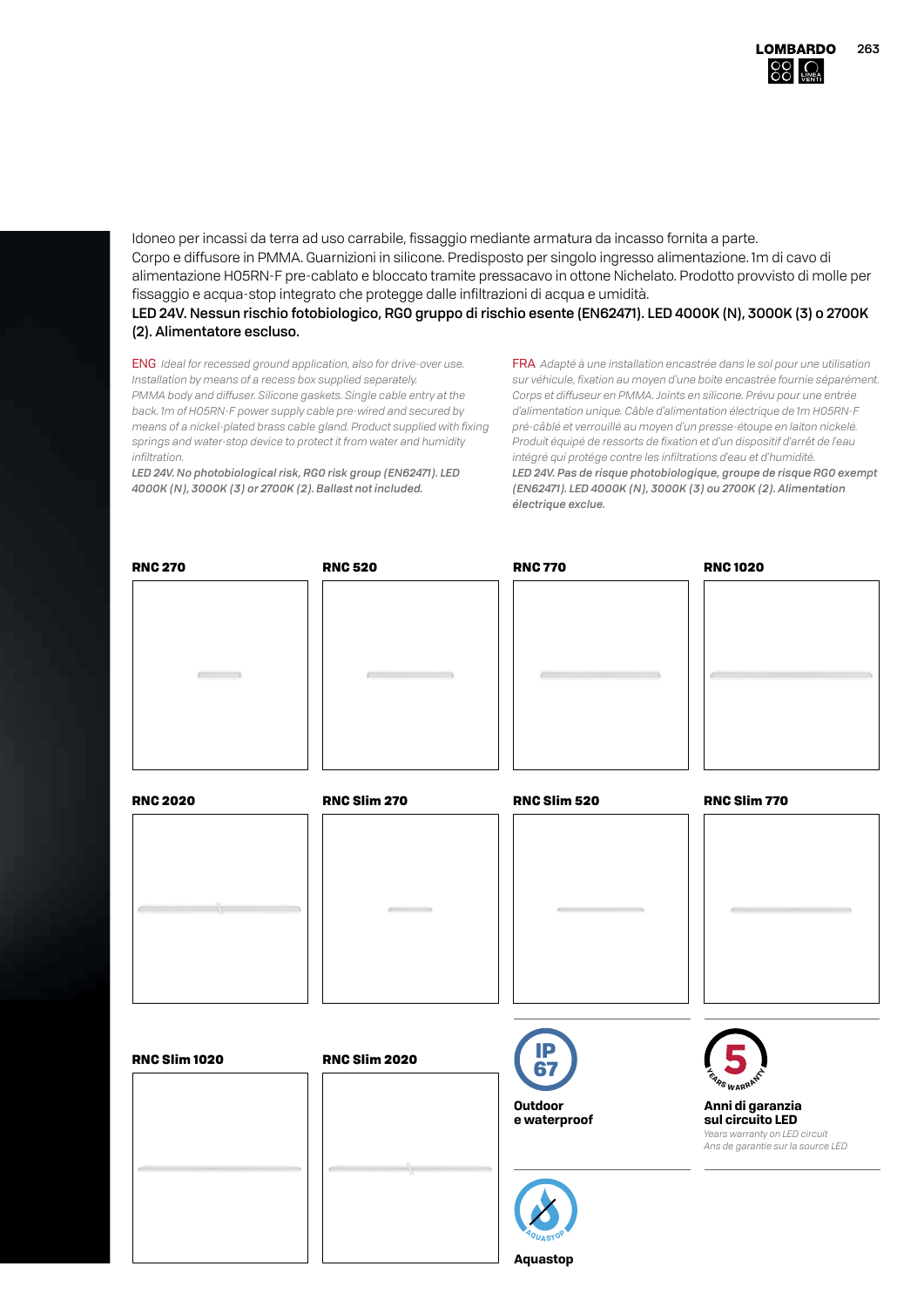| <b>RNC 270</b> |     |           | DIFF.<br>OPAL. |                                               |      |           |                                                      |  |
|----------------|-----|-----------|----------------|-----------------------------------------------|------|-----------|------------------------------------------------------|--|
|                |     |           |                | IP67 IK 10 20J xx9 CE 25 @ 2000 K&x @ 35 Shax |      |           |                                                      |  |
| <b>LED</b>     | W   | <b>LM</b> | <b>REAL LM</b> |                                               | COL. | CODE *    | <b>* LED COLOUR</b>                                  |  |
|                | 2,5 | 300       | 75             | $\circledcirc$ 24V                            |      | LL1380000 | <b>N</b> 4000K<br>3 3000K, Im -5%<br>2 2700K, Im -5% |  |

Temperatura massima rilevata sul diffusore 35°C. *Max. temperature measured on the diffuser 35°C. Température relevée sur le diffuseur 35° C maxi.*

| <b>RNC 520</b> |    |           |                |                                                  |      | DIFF.<br>OPAL.        |                                               | 52<br>ส√ |
|----------------|----|-----------|----------------|--------------------------------------------------|------|-----------------------|-----------------------------------------------|----------|
|                |    |           |                | <b>IP67 IK 10 20J xx9 C€ 25 @ 2000</b> ﷺ @ 35 ‰x |      |                       |                                               |          |
| <b>LED</b>     | W  | <b>LM</b> | <b>REAL LM</b> |                                                  | COL. | CODE *                | <b>* LED COLOUR</b>                           |          |
|                | 5. | 600       | 155            | $\circledR$ 24V                                  |      | LL138001 <sup>D</sup> | N 4000K<br>3 3000K, Im -5%<br>2 2700K, Im -5% |          |

Temperatura massima rilevata sul diffusore 35°C. *Max. temperature measured on the diffuser 35°C. Température relevée sur le diffuseur 35° C maxi.*

| <b>RNC 770</b> |     |     |                |                                                  |      | DIFF.<br>OPAL.        |                                               | 위3 |
|----------------|-----|-----|----------------|--------------------------------------------------|------|-----------------------|-----------------------------------------------|----|
|                |     |     |                | <b>IP67 IK 10 20J xx9 CE 25 @ 2000  @ 35 PAX</b> |      |                       |                                               |    |
| <b>LED</b>     | w   | LM  | <b>REAL LM</b> |                                                  | COL. | CODE *                | <b>* LED COLOUR</b>                           |    |
|                | 7,5 | 900 | 220            | $\circledcirc$ 24V                               |      | LL138002 <sub>0</sub> | N 4000K<br>3 3000K, Im -5%<br>2 2700K, Im -5% |    |

Temperatura massima rilevata sul diffusore 35°C. *Max. temperature measured on the diffuser 35°C. Température relevée sur le diffuseur 35° C maxi.*

| <b>RNC1020</b> |    |      |                |                    | DIFF.<br>OPAL.                              |                       | ျချွန္မ<br>1020                               |  |
|----------------|----|------|----------------|--------------------|---------------------------------------------|-----------------------|-----------------------------------------------|--|
|                |    |      |                |                    | IP67 IK 10 20J xx9 CE 26 @ 2000 % @ 35 % xx |                       |                                               |  |
| <b>LED</b>     | w  | LM   | <b>REAL LM</b> |                    | COL.                                        | CODE *                | <b>* LED COLOUR</b>                           |  |
|                | 10 | 1200 | 300            | $\circledcirc$ 24V |                                             | LL138003 <sup>D</sup> | N 4000K<br>3 3000K, Im -5%<br>2 2700K, Im -5% |  |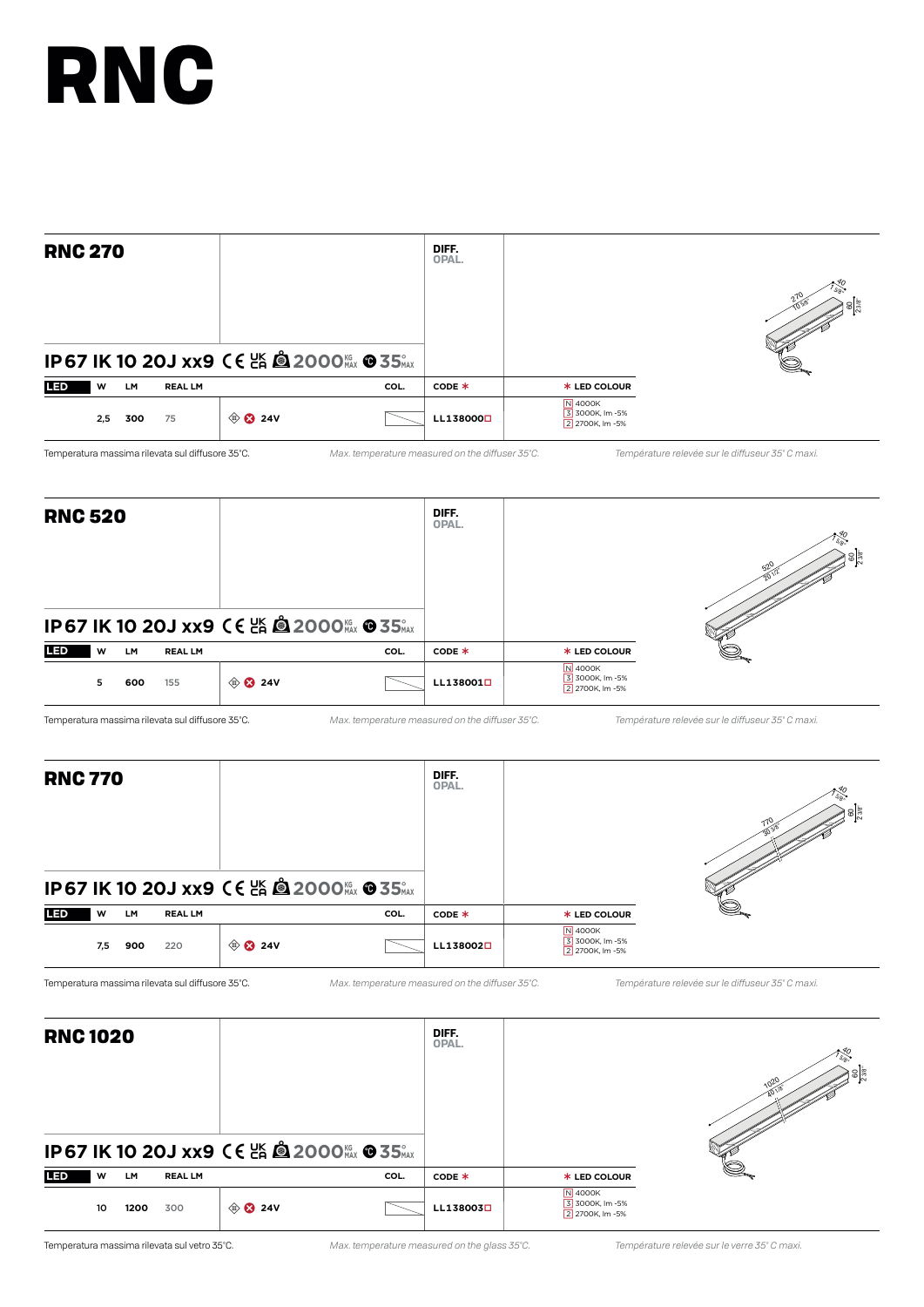| <b>RNC 2020</b> |    |      |                |                                                     | <b>NEW</b> | DIFF.<br>OPAL.        |                                               |  |
|-----------------|----|------|----------------|-----------------------------------------------------|------------|-----------------------|-----------------------------------------------|--|
|                 |    |      |                | <b>IP67 IK 10 20J xx9 CE 监 @ 2000 KGX @ 35 SHAX</b> |            |                       |                                               |  |
| <b>LED</b>      | W  | LM   | <b>REAL LM</b> |                                                     | COL.       | CODE *                | <b>* LED COLOUR</b>                           |  |
|                 | 20 | 2400 | 590            | $\circledcirc$ 24V                                  |            | LL138004 <sup>D</sup> | N 4000K<br>3 3000K, Im -5%<br>2 2700K, Im -5% |  |

Temperatura massima rilevata sul diffusore 35°C. *Max. temperature measured on the diffuser 35°C. Température relevée sur le diffuseur 35° C maxi.*





| <b>RNC Slim 770</b> |     |     |                |                    |                                                           | DIFF.<br>OPAL.        |                                               |       |
|---------------------|-----|-----|----------------|--------------------|-----------------------------------------------------------|-----------------------|-----------------------------------------------|-------|
|                     |     |     |                |                    | <b>NEW</b><br>IP67 IK 10 20J xx9 CE 2 8 2000 K&x @ 35 KAX |                       |                                               | ' జ∥≊ |
|                     |     |     |                |                    |                                                           |                       |                                               |       |
| <b>LED</b>          | W   | LM. | <b>REAL LM</b> |                    | COL.                                                      | CODE *                | * LED COLOUR                                  |       |
|                     | 7,5 | 900 | 200            | $\circledcirc$ 24V |                                                           | LL138102 <sub>0</sub> | N 4000K<br>3 3000K, Im -5%<br>2 2700K, Im -5% |       |

Temperatura massima rilevata sul diffusore 35°C. *Max. temperature measured on the diffuser 35°C. Température relevée sur le diffuseur 35° C maxi.*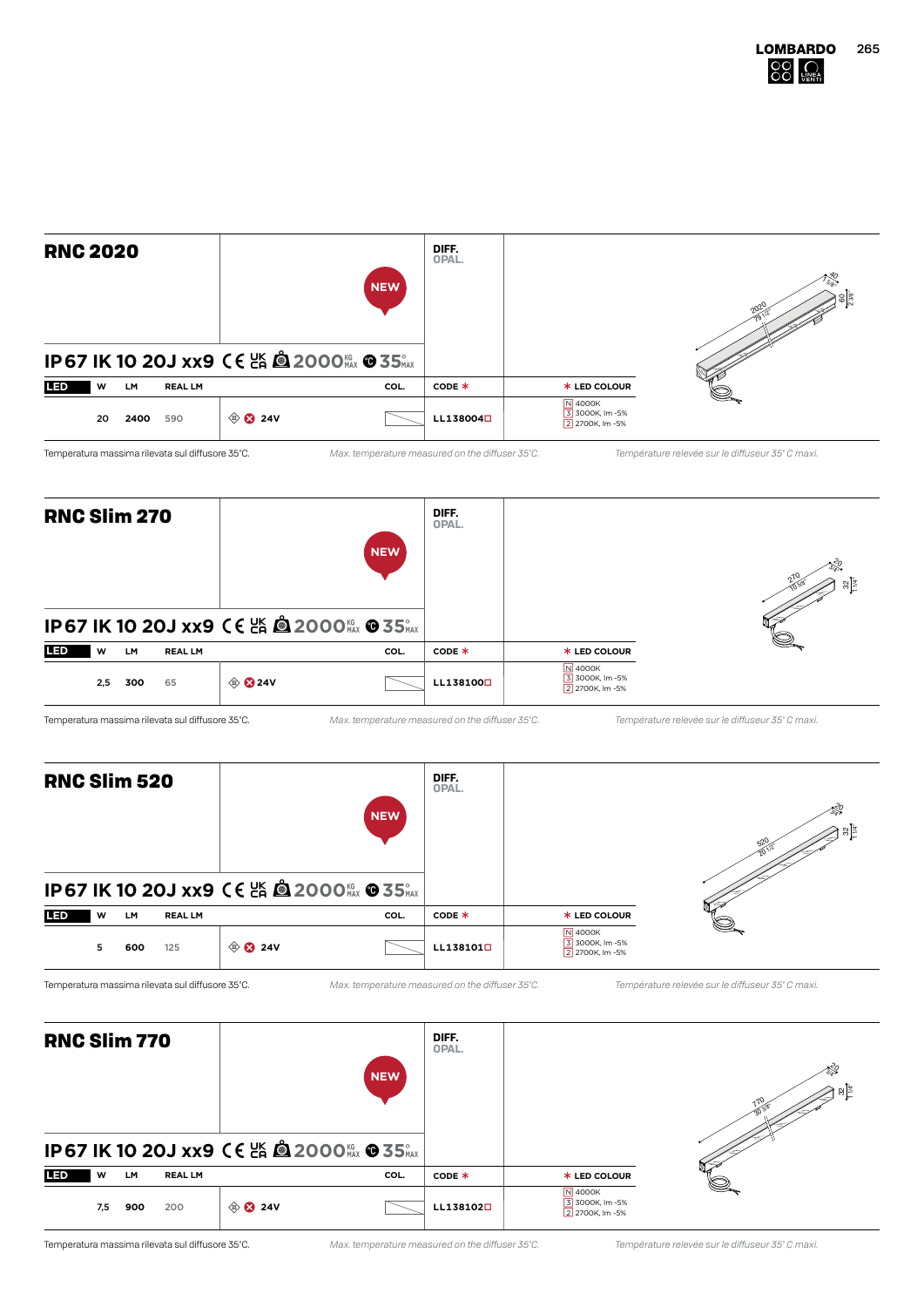

Temperatura massima rilevata sul diffusore 35°C. *Max. temperature measured on the diffuser 35°C. Température relevée sur le diffuseur 35° C maxi.*



Temperatura massima rilevata sul diffusore 35°C. *Max. temperature measured on the diffuser 35°C. Température relevée sur le diffuseur 35° C maxi.*

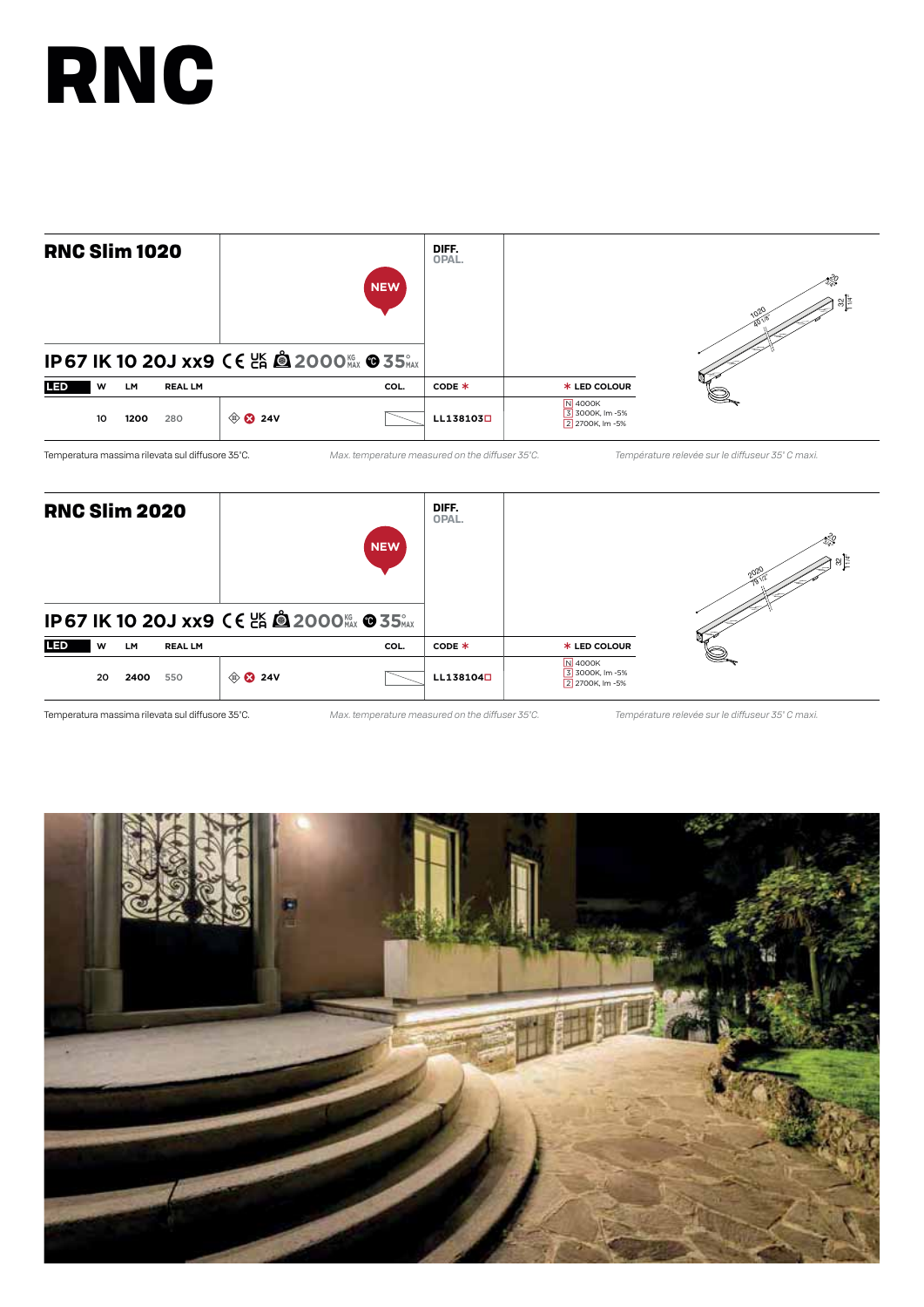#### **ACCESSORI** *Accessories / Accessoires*

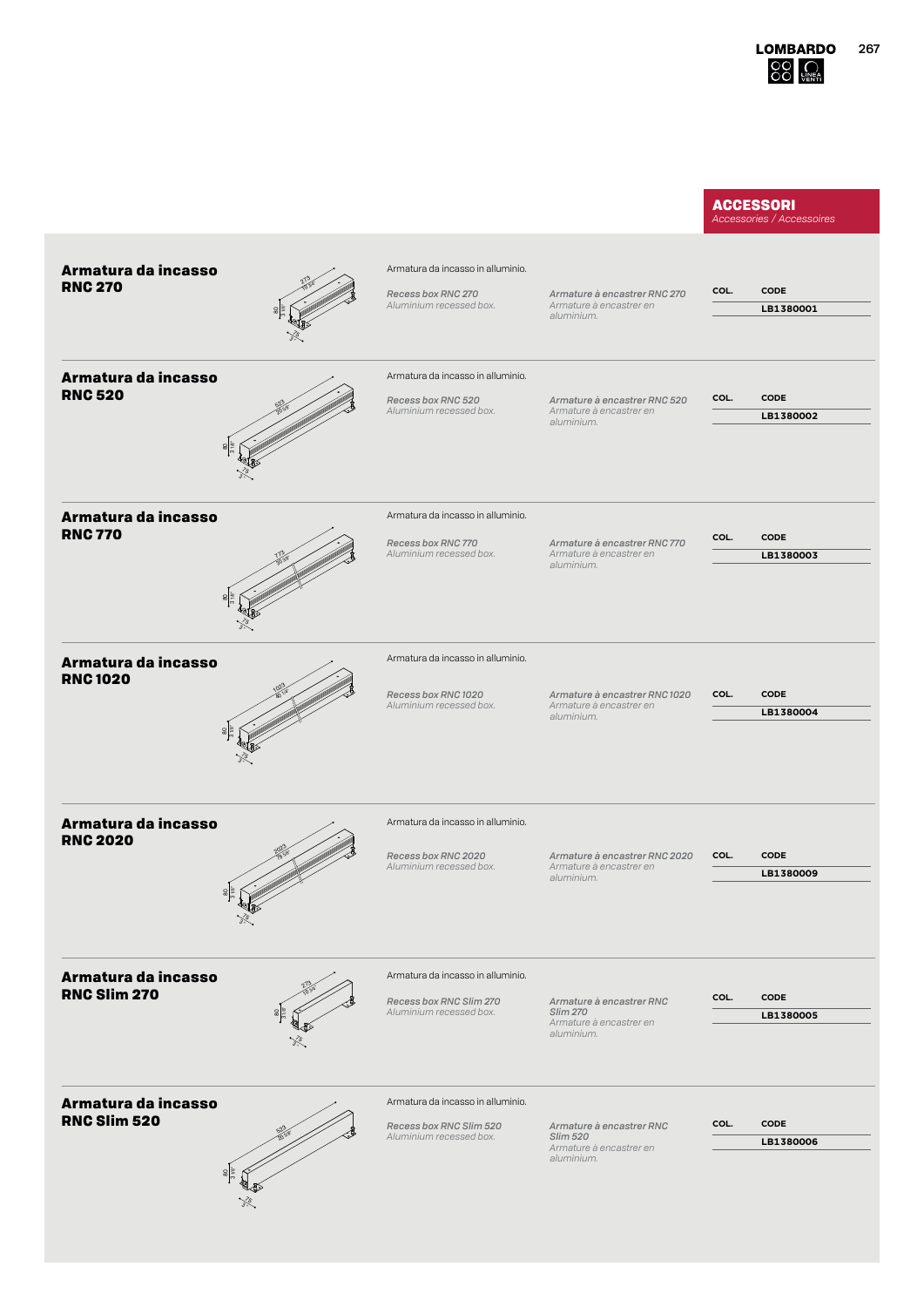#### **ACCESSORI**

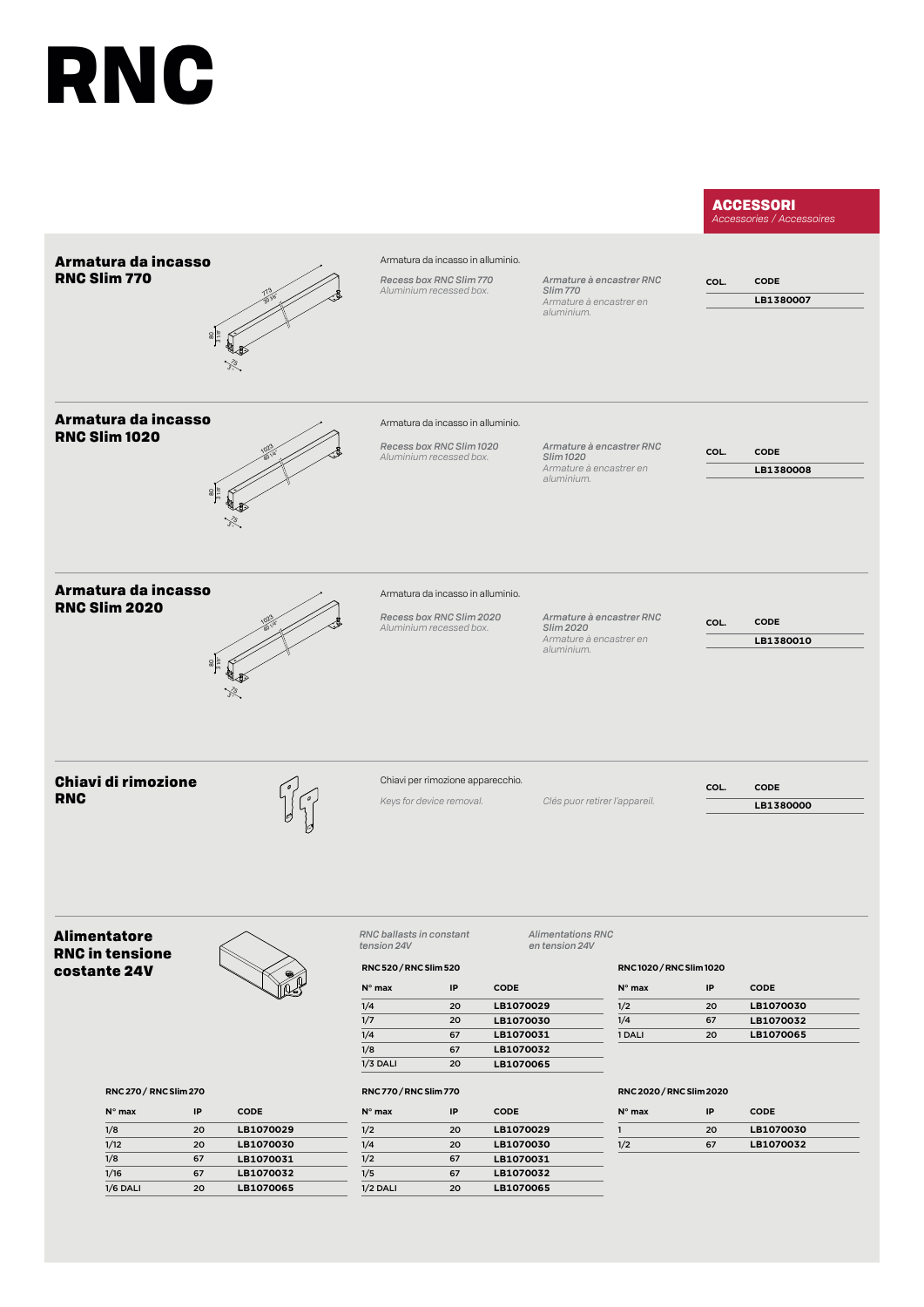

#### Rimozione RNC con apposite chiavi (non incluse).

*Remove RNC with special keys (not included). Enlèvement du RNC avec des clés spéciales (non incluses).*







RNC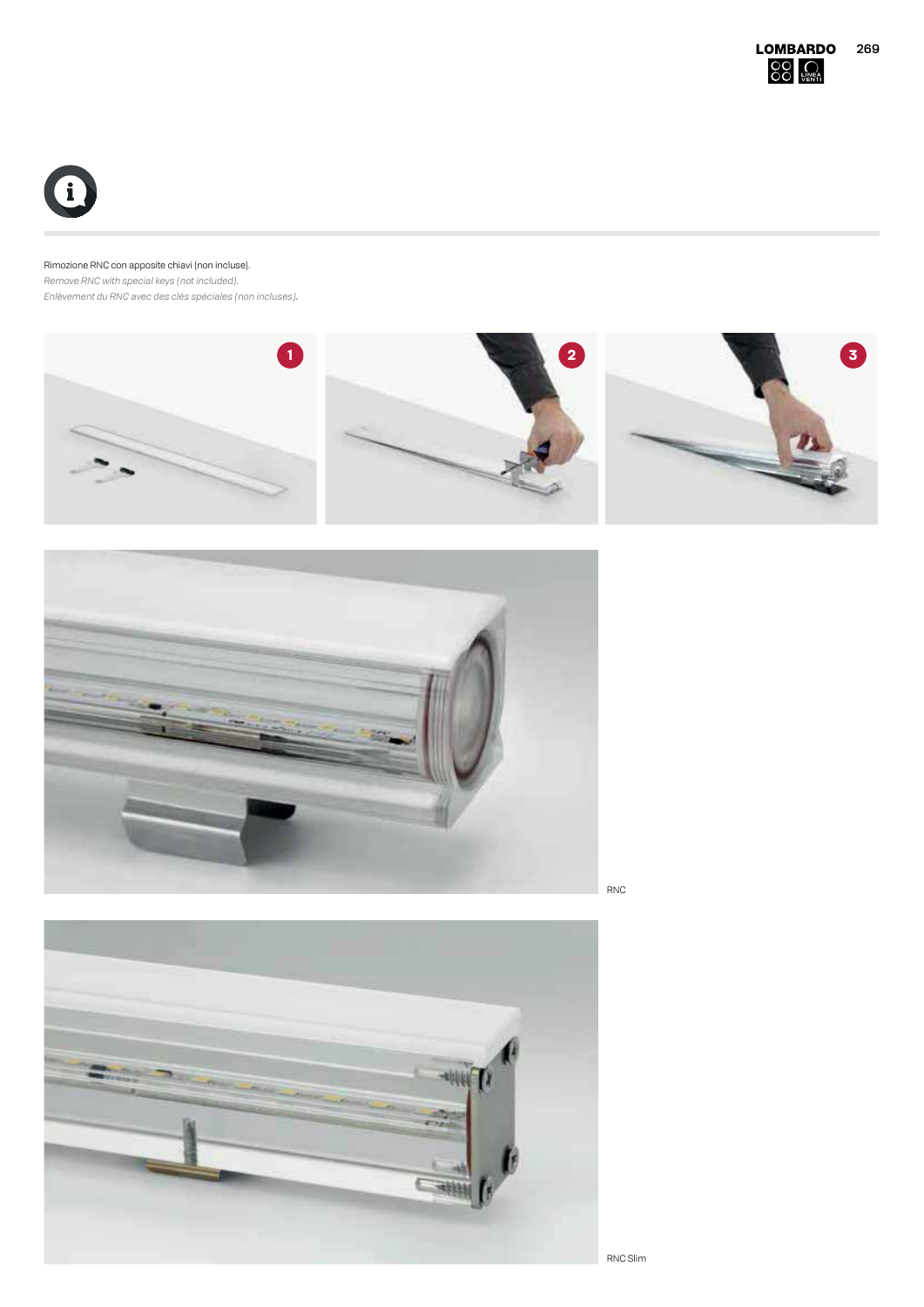